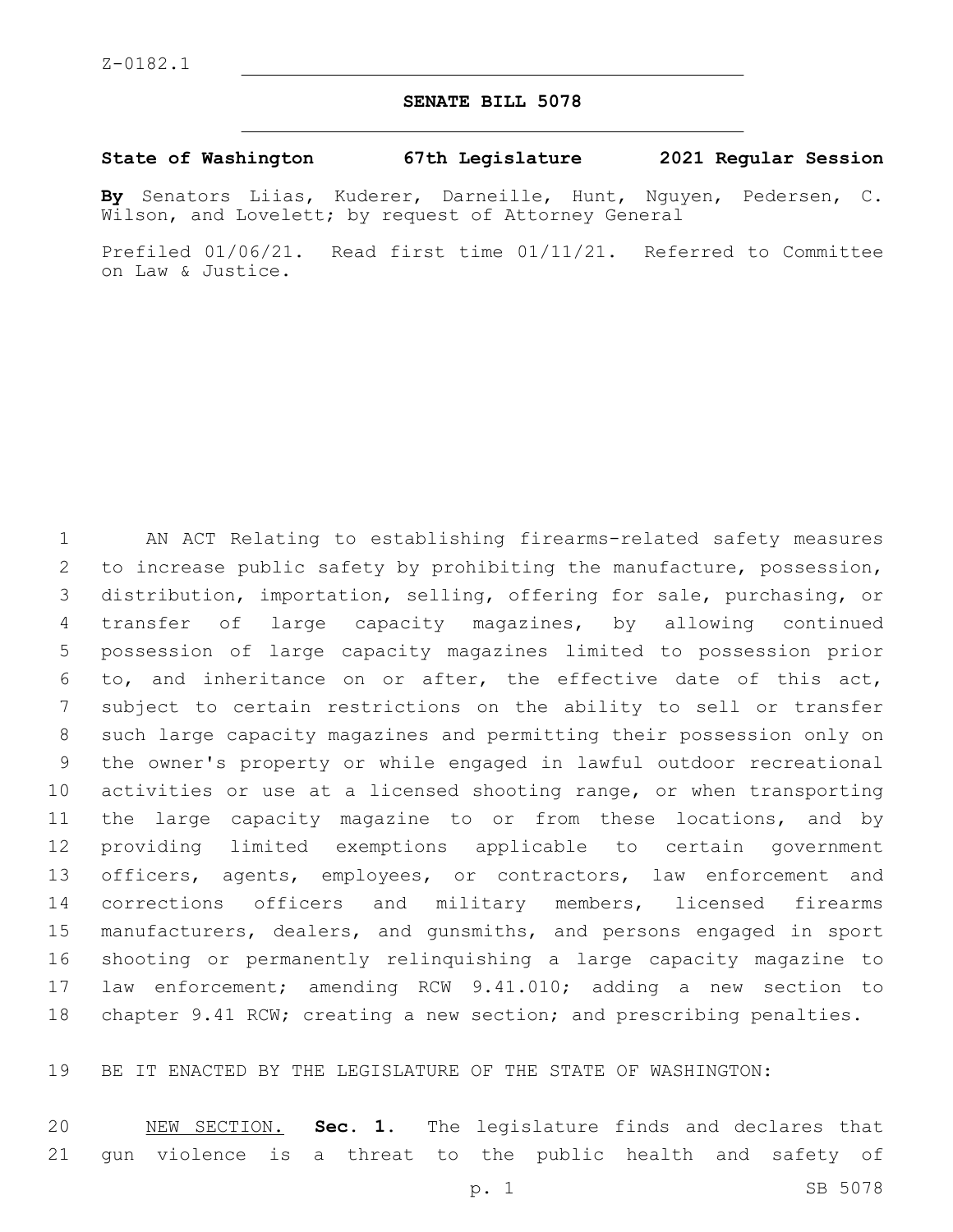Washingtonians. Firearms equipped with large capacity magazines increase casualties by allowing a shooter to keep firing for longer periods of time without reloading. Large capacity magazines have been used in all 10 of the deadliest mass shootings since 2009, and mass shooting events from 2009 to 2018 where the use of large capacity magazines caused twice as many deaths and 14 times as many injuries. Documentary evidence following gun rampages, including the 2014 shooting at Seattle Pacific University, reveals many instances where victims were able to escape or disarm the shooter during a pause to reload, and such opportunities are necessarily reduced when large capacity magazines are used. In addition, firearms equipped with large capacity magazines account for an estimated 22 to 36 percent of crime guns and up to 40 percent of crime guns used in serious violent crimes. Based on this evidence, and on studies showing that mass shooting fatalities declined during the 10-year period when the federal assault weapon and large capacity magazine ban was in effect, the legislature finds that restricting large capacity magazines is likely to reduce gun deaths and injuries. The legislature further finds that this is a well-calibrated policy based on evidence that magazine capacity limits do not interfere with responsible, lawful self-defense, and data self-reported by the gun industry showing that the vast majority of handgun magazines hold 10 or fewer rounds. The legislature further finds that the threats to public safety posed by large capacity magazines are heightened given current conditions. Our 25 country is in the midst of a pandemic, economic recession, social tensions, and reckonings over racial justice. The year 2020 has seen a sharp increase in gun sales and gun violence, as well as fears over gun violence and incidents of armed intimidation. In this volatile atmosphere, the legislature declares that it is time to enhance public health and safety by limiting the sale or transfer of large 31 capacity magazines in Washington.

 **Sec. 2.** RCW 9.41.010 and 2020 c 29 s 3 are each amended to read as follows:33

 Unless the context clearly requires otherwise, the definitions in 35 this section apply throughout this chapter.

 (1) "Antique firearm" means a firearm or replica of a firearm not designed or redesigned for using rim fire or conventional center fire ignition with fixed ammunition and manufactured in or before 1898, including any matchlock, flintlock, percussion cap, or similar type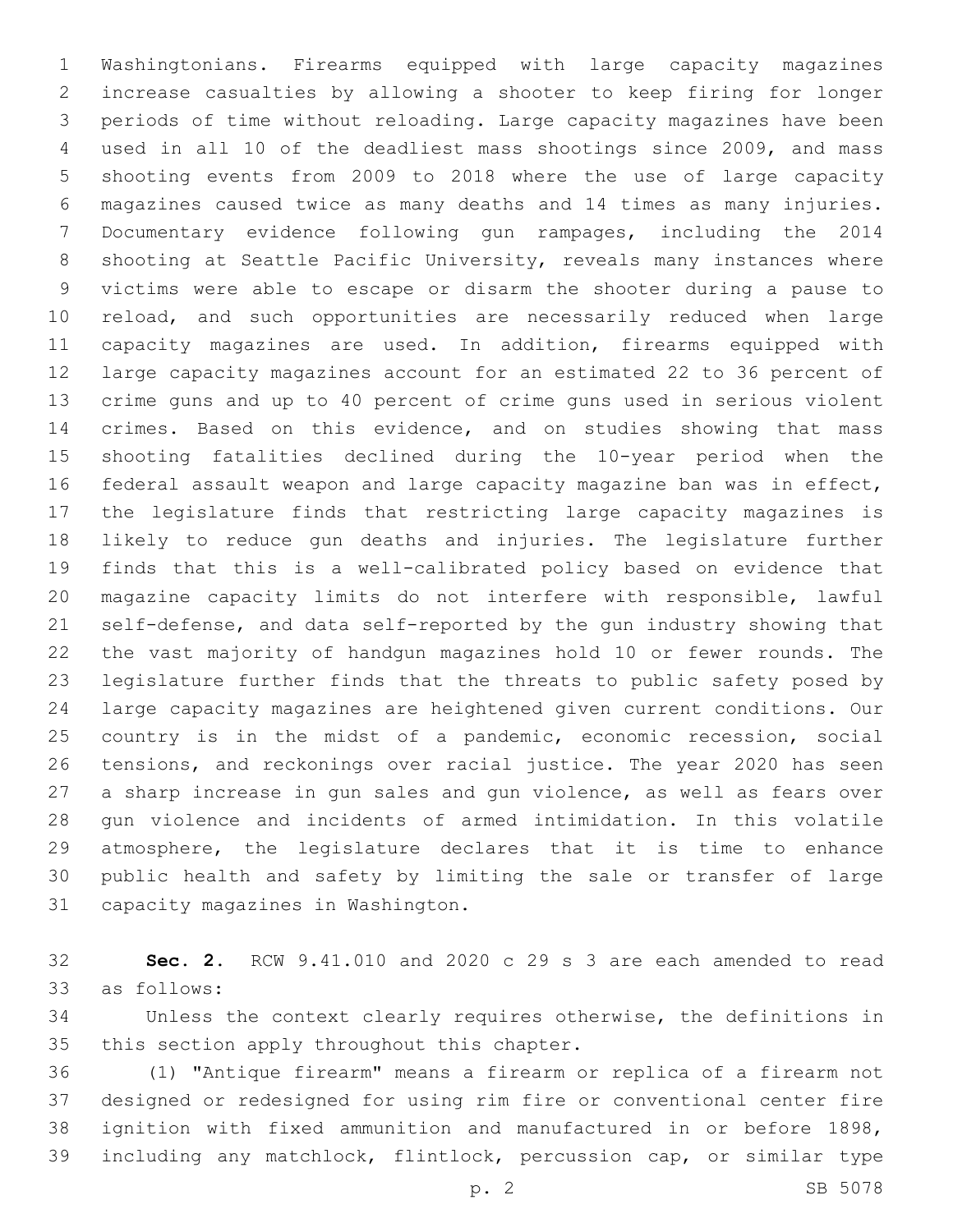of ignition system and also any firearm using fixed ammunition manufactured in or before 1898, for which ammunition is no longer manufactured in the United States and is not readily available in the ordinary channels of commercial trade.4

 (2) "Barrel length" means the distance from the bolt face of a closed action down the length of the axis of the bore to the crown of the muzzle, or in the case of a barrel with attachments to the end of any legal device permanently attached to the end of the muzzle.

 (3) "Bump-fire stock" means a butt stock designed to be attached to a semiautomatic firearm with the effect of increasing the rate of fire achievable with the semiautomatic firearm to that of a fully automatic firearm by using the energy from the recoil of the firearm to generate reciprocating action that facilitates repeated activation 14 of the trigger.

(4) "Crime of violence" means:15

 (a) Any of the following felonies, as now existing or hereafter amended: Any felony defined under any law as a class A felony or an attempt to commit a class A felony, criminal solicitation of or criminal conspiracy to commit a class A felony, manslaughter in the first degree, manslaughter in the second degree, indecent liberties if committed by forcible compulsion, kidnapping in the second degree, arson in the second degree, assault in the second degree, assault of a child in the second degree, extortion in the first degree, burglary in the second degree, residential burglary, and robbery in the second 25 degree;

 (b) Any conviction for a felony offense in effect at any time prior to June 6, 1996, which is comparable to a felony classified as a crime of violence in (a) of this subsection; and

 (c) Any federal or out-of-state conviction for an offense comparable to a felony classified as a crime of violence under (a) or 31 (b) of this subsection.

 (5) "Curio or relic" has the same meaning as provided in 27 33 C.F.R. Sec. 478.11.

 (6) "Dealer" means a person engaged in the business of selling firearms at wholesale or retail who has, or is required to have, a federal firearms license under 18 U.S.C. Sec. 923(a). A person who does not have, and is not required to have, a federal firearms license under 18 U.S.C. Sec. 923(a), is not a dealer if that person makes only occasional sales, exchanges, or purchases of firearms for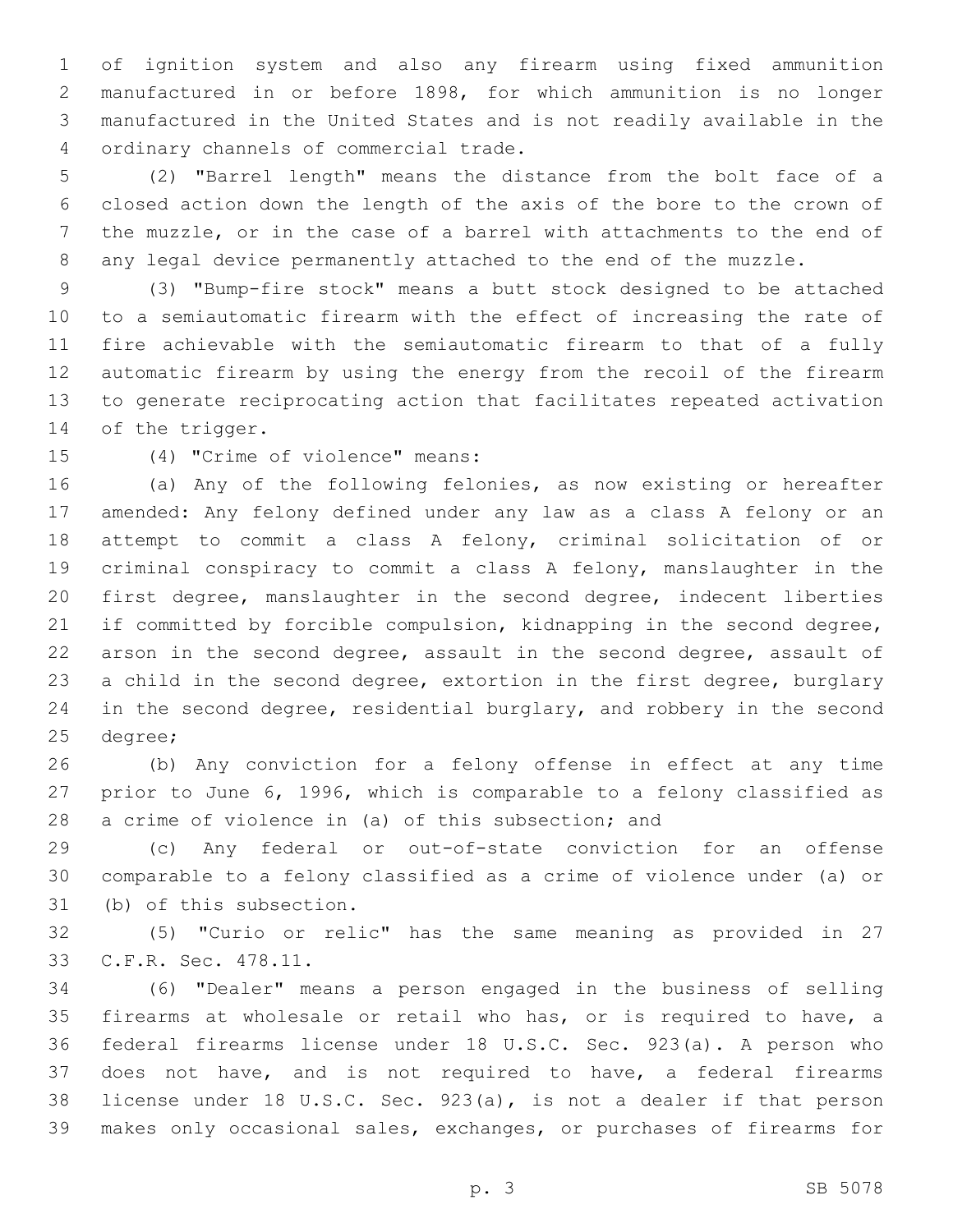the enhancement of a personal collection or for a hobby, or sells all or part of his or her personal collection of firearms.

 (7) "Family or household member" has the same meaning as in RCW 26.50.010.4

 (8) "Felony" means any felony offense under the laws of this state or any federal or out-of-state offense comparable to a felony 7 offense under the laws of this state.

 (9) "Felony firearm offender" means a person who has previously been convicted or found not guilty by reason of insanity in this state of any felony firearm offense. A person is not a felony firearm offender under this chapter if any and all qualifying offenses have been the subject of an expungement, pardon, annulment, certificate, or rehabilitation, or other equivalent procedure based on a finding 14 of the rehabilitation of the person convicted or a pardon, annulment, or other equivalent procedure based on a finding of innocence.

16 (10) "Felony firearm offense" means:

(a) Any felony offense that is a violation of this chapter;

18 (b) A violation of RCW 9A.36.045;

19 (c) A violation of RCW 9A.56.300;

20 (d) A violation of RCW 9A.56.310;

 (e) Any felony offense if the offender was armed with a firearm 22 in the commission of the offense.

 (11) "Firearm" means a weapon or device from which a projectile or projectiles may be fired by an explosive such as gunpowder. "Firearm" does not include a flare gun or other pyrotechnic visual distress signaling device, or a powder-actuated tool or other device designed solely to be used for construction purposes.

28 (12) "Gun" has the same meaning as firearm.

 (13) "Intimate partner" has the same meaning as provided in RCW 26.50.010.30

 (14) "Law enforcement officer" includes a general authority Washington peace officer as defined in RCW 10.93.020, or a specially commissioned Washington peace officer as defined in RCW 10.93.020. "Law enforcement officer" also includes a limited authority Washington peace officer as defined in RCW 10.93.020 if such officer is duly authorized by his or her employer to carry a concealed 37 pistol.

 (15) "Lawful permanent resident" has the same meaning afforded a person "lawfully admitted for permanent residence" in 8 U.S.C. Sec. 40 1101(a)(20).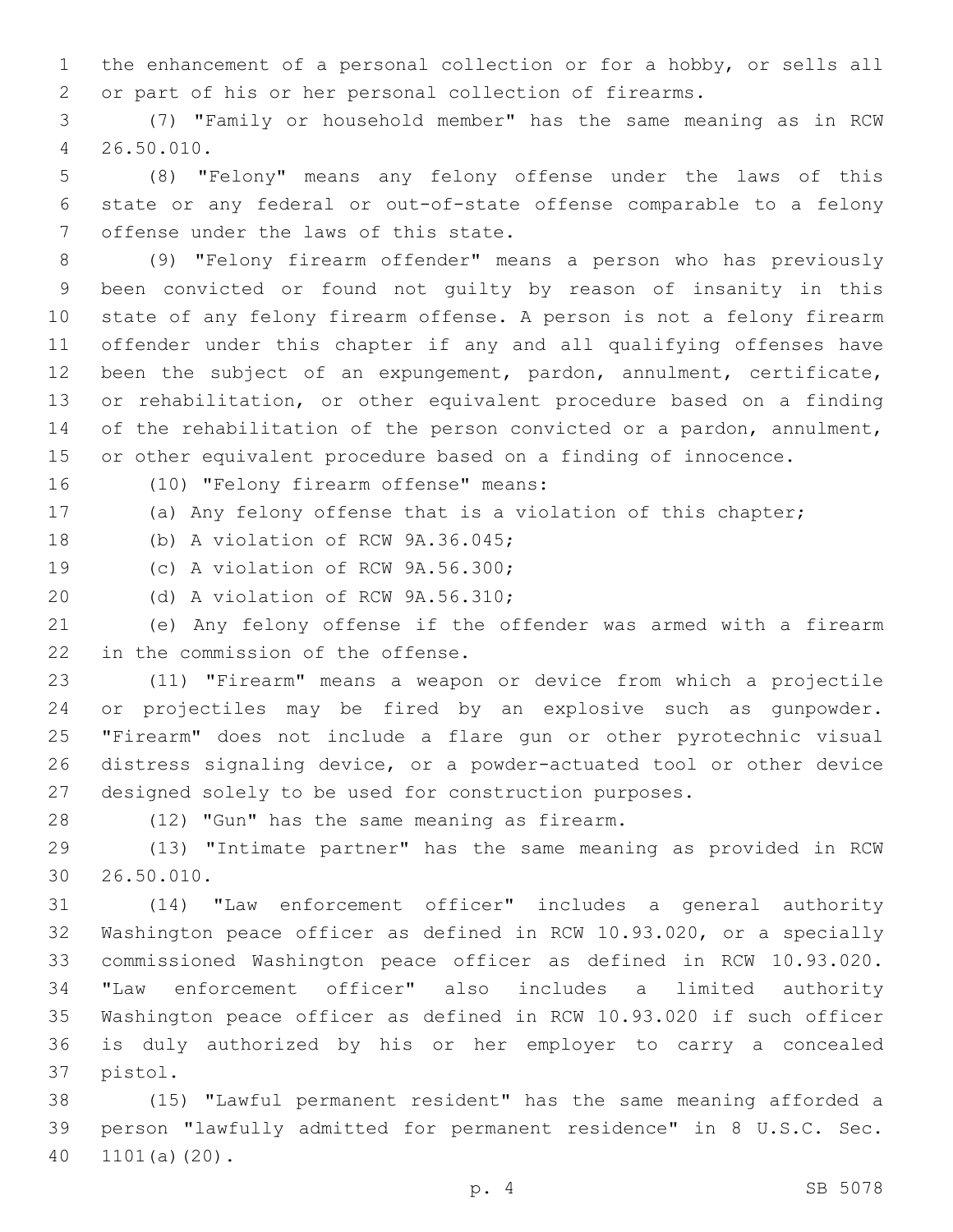(16) "Licensed collector" means a person who is federally 2 licensed under 18 U.S.C. Sec. 923(b).

 (17) "Licensed dealer" means a person who is federally licensed under 18 U.S.C. Sec. 923(a).4

5 (18) "Loaded" means:

(a) There is a cartridge in the chamber of the firearm;

 (b) Cartridges are in a clip that is locked in place in the 8 firearm;

 (c) There is a cartridge in the cylinder of the firearm, if the 10 firearm is a revolver;

 (d) There is a cartridge in the tube or magazine that is inserted 12 in the action; or

 (e) There is a ball in the barrel and the firearm is capped or 14 primed if the firearm is a muzzle loader.

 (19) "Machine gun" means any firearm known as a machine gun, mechanical rifle, submachine gun, or any other mechanism or instrument not requiring that the trigger be pressed for each shot and having a reservoir clip, disc, drum, belt, or other separable mechanical device for storing, carrying, or supplying ammunition which can be loaded into the firearm, mechanism, or instrument, and fired therefrom at the rate of five or more shots per second.

 (20) "Manufacture" means, with respect to a firearm, the 23 fabrication or construction of a firearm.

 (21) "Nonimmigrant alien" means a person defined as such in 8 25 U.S.C. Sec. 1101(a)(15).

 (22) "Person" means any individual, corporation, company, association, firm, partnership, club, organization, society, joint 28 stock company, or other legal entity.

 (23) "Pistol" means any firearm with a barrel less than ((sixteen)) 16 inches in length, or is designed to be held and fired 31 by the use of a single hand.

 (24) "Rifle" means a weapon designed or redesigned, made or remade, and intended to be fired from the shoulder and designed or redesigned, made or remade, and intended to use the energy of the explosive in a fixed metallic cartridge to fire only a single projectile through a rifled bore for each single pull of the trigger.

 (25) "Sale" and "sell" mean the actual approval of the delivery of a firearm in consideration of payment or promise of payment.

39 (26) "Secure gun storage" means: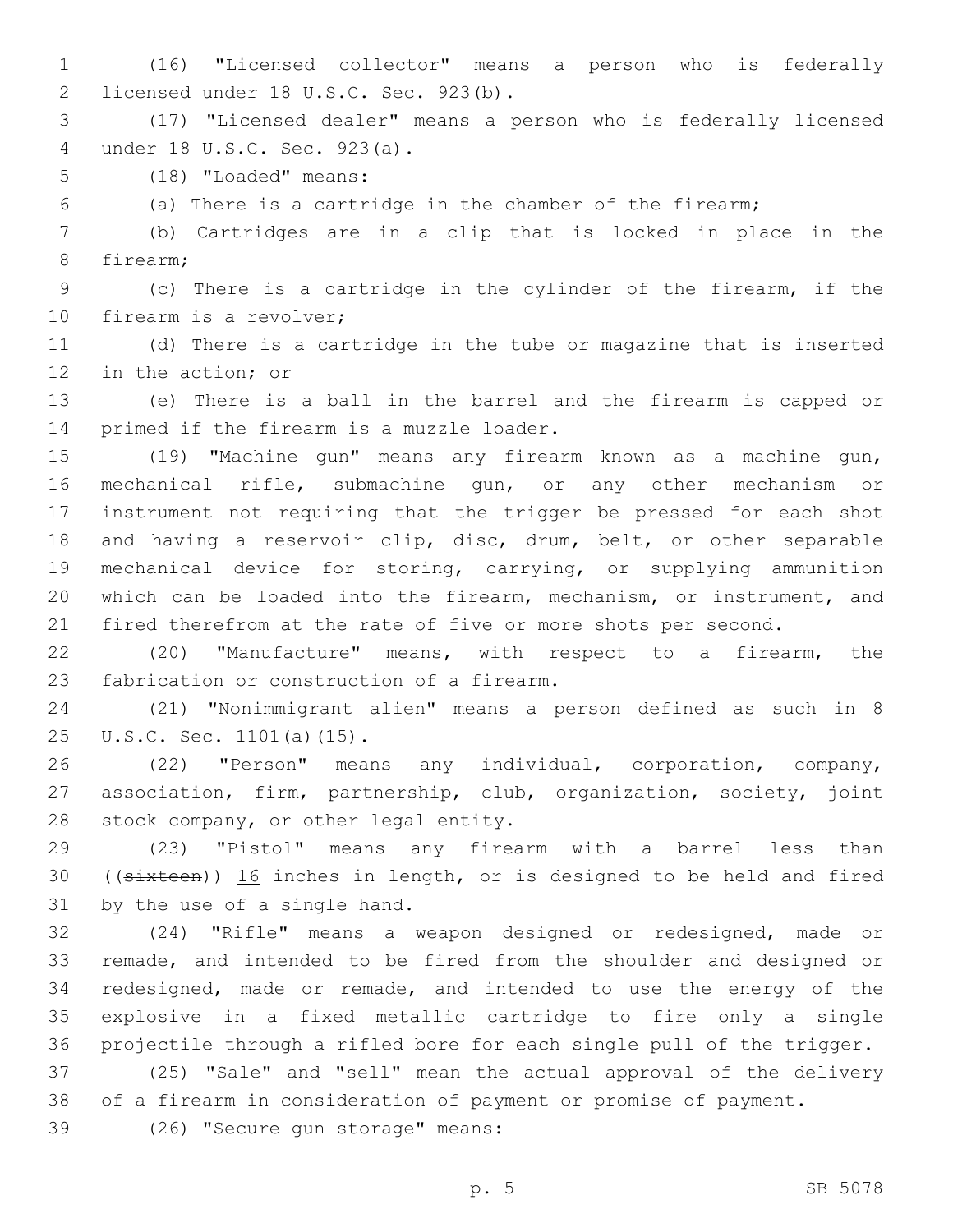(a) A locked box, gun safe, or other secure locked storage space that is designed to prevent unauthorized use or discharge of a 3 firearm; and

(b) The act of keeping an unloaded firearm stored by such means.

 (27) "Semiautomatic assault rifle" means any rifle which utilizes a portion of the energy of a firing cartridge to extract the fired cartridge case and chamber the next round, and which requires a separate pull of the trigger to fire each cartridge.

9 "Semiautomatic assault rifle" does not include antique firearms, any firearm that has been made permanently inoperable, or any firearm that is manually operated by bolt, pump, lever, or slide action.

 (28) "Serious offense" means any of the following felonies or a felony attempt to commit any of the following felonies, as now 14 existing or hereafter amended:

15 (a) Any crime of violence;

 (b) Any felony violation of the uniform controlled substances act, chapter 69.50 RCW, that is classified as a class B felony or 18 that has a maximum term of imprisonment of at least ( $(\text{ten})$ ) 10 years; 19 (c) Child molestation in the second degree;

(d) Incest when committed against a child under age fourteen;

(e) Indecent liberties;21

22 (f) Leading organized crime;

(g) Promoting prostitution in the first degree;

24 (h) Rape in the third degree;

25 (i) Drive-by shooting;

(j) Sexual exploitation;26

 (k) Vehicular assault, when caused by the operation or driving of a vehicle by a person while under the influence of intoxicating liquor or any drug or by the operation or driving of a vehicle in a 30 reckless manner;

 (l) Vehicular homicide, when proximately caused by the driving of any vehicle by any person while under the influence of intoxicating liquor or any drug as defined by RCW 46.61.502, or by the operation 34 of any vehicle in a reckless manner;

 (m) Any other class B felony offense with a finding of sexual motivation, as "sexual motivation" is defined under RCW 9.94A.030;

 (n) Any other felony with a deadly weapon verdict under RCW 38 9.94A.825;

 (o) Any felony offense in effect at any time prior to June 6, 1996, that is comparable to a serious offense, or any federal or out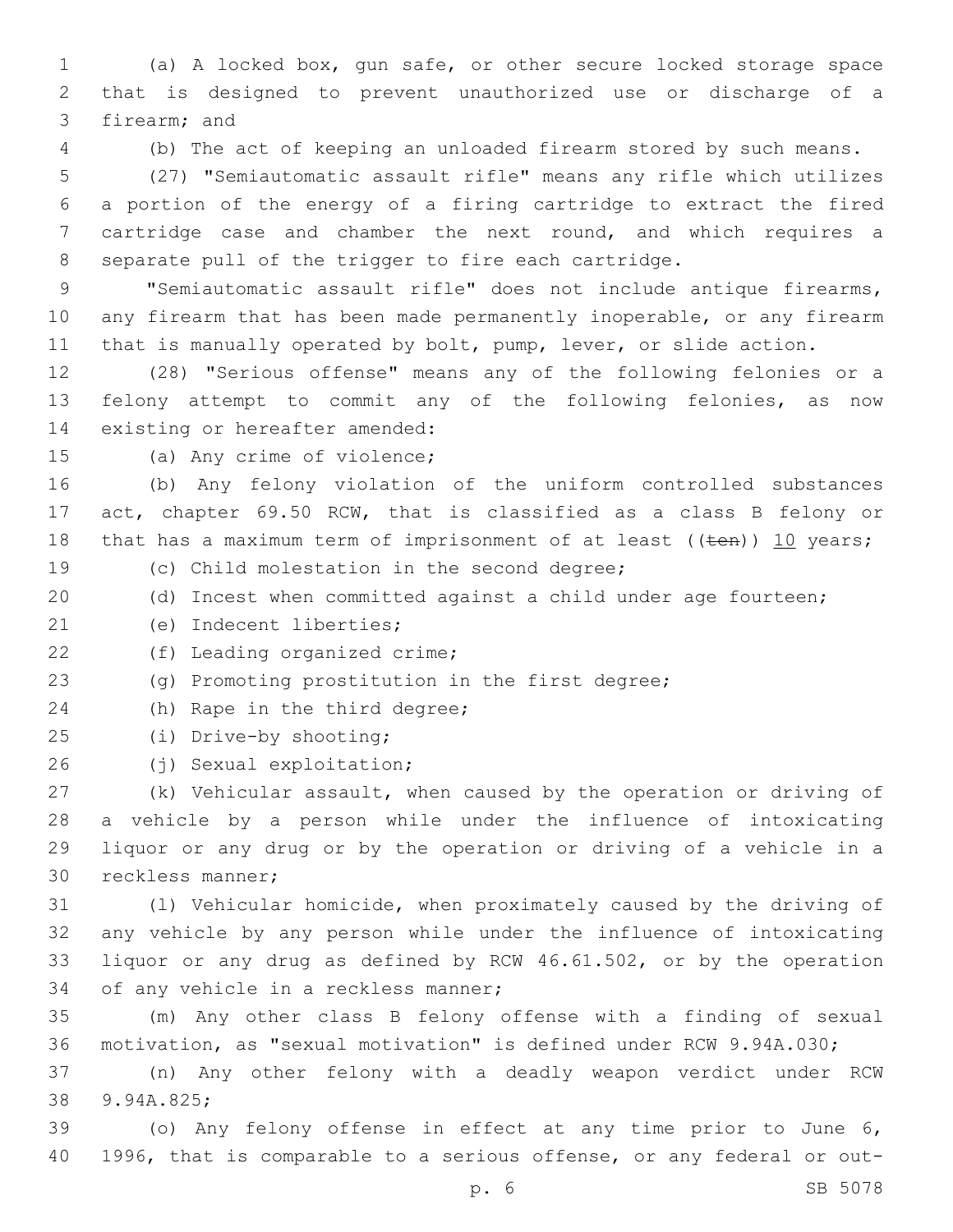of-state conviction for an offense that under the laws of this state would be a felony classified as a serious offense; or

(p) Any felony conviction under RCW 9.41.115.

 (29) "Short-barreled rifle" means a rifle having one or more 5 barrels less than ((sixteen)) 16 inches in length and any weapon made from a rifle by any means of modification if such modified weapon has 7 an overall length of less than  $((\text{twenty-six}))$  26 inches.

 (30) "Short-barreled shotgun" means a shotgun having one or more 9 barrels less than ( $(e^{i}$ ghteen))  $18$  inches in length and any weapon made from a shotgun by any means of modification if such modified 11 weapon has an overall length of less than  $((\text{twenty-six}) )$  26 inches.

 (31) "Shotgun" means a weapon with one or more barrels, designed or redesigned, made or remade, and intended to be fired from the shoulder and designed or redesigned, made or remade, and intended to use the energy of the explosive in a fixed shotgun shell to fire through a smooth bore either a number of ball shot or a single 17 projectile for each single pull of the trigger.

 (32) "Transfer" means the intended delivery of a firearm to another person without consideration of payment or promise of payment including, but not limited to, gifts and loans. "Transfer" does not include the delivery of a firearm owned or leased by an entity licensed or qualified to do business in the state of Washington to, 23 or return of such a firearm by, any of that entity's employees or agents, defined to include volunteers participating in an honor 25 guard, for lawful purposes in the ordinary course of business.

 (33) "Undetectable firearm" means any firearm that is not as detectable as 3.7 ounces of 17-4 PH stainless steel by walk-through metal detectors or magnetometers commonly used at airports or any firearm where the barrel, the slide or cylinder, or the frame or receiver of the firearm would not generate an image that accurately depicts the shape of the part when examined by the types of X-ray 32 machines commonly used at airports.

 (34) "Unlicensed person" means any person who is not a licensed 34 dealer under this chapter.

 (35) "Untraceable firearm" means any firearm manufactured after July 1, 2019, that is not an antique firearm and that cannot be traced by law enforcement by means of a serial number affixed to the firearm by a federally licensed manufacturer or importer.

 (36) "Large capacity magazine" means an ammunition feeding device 40 with the capacity to accept more than 10 rounds of ammunition, or any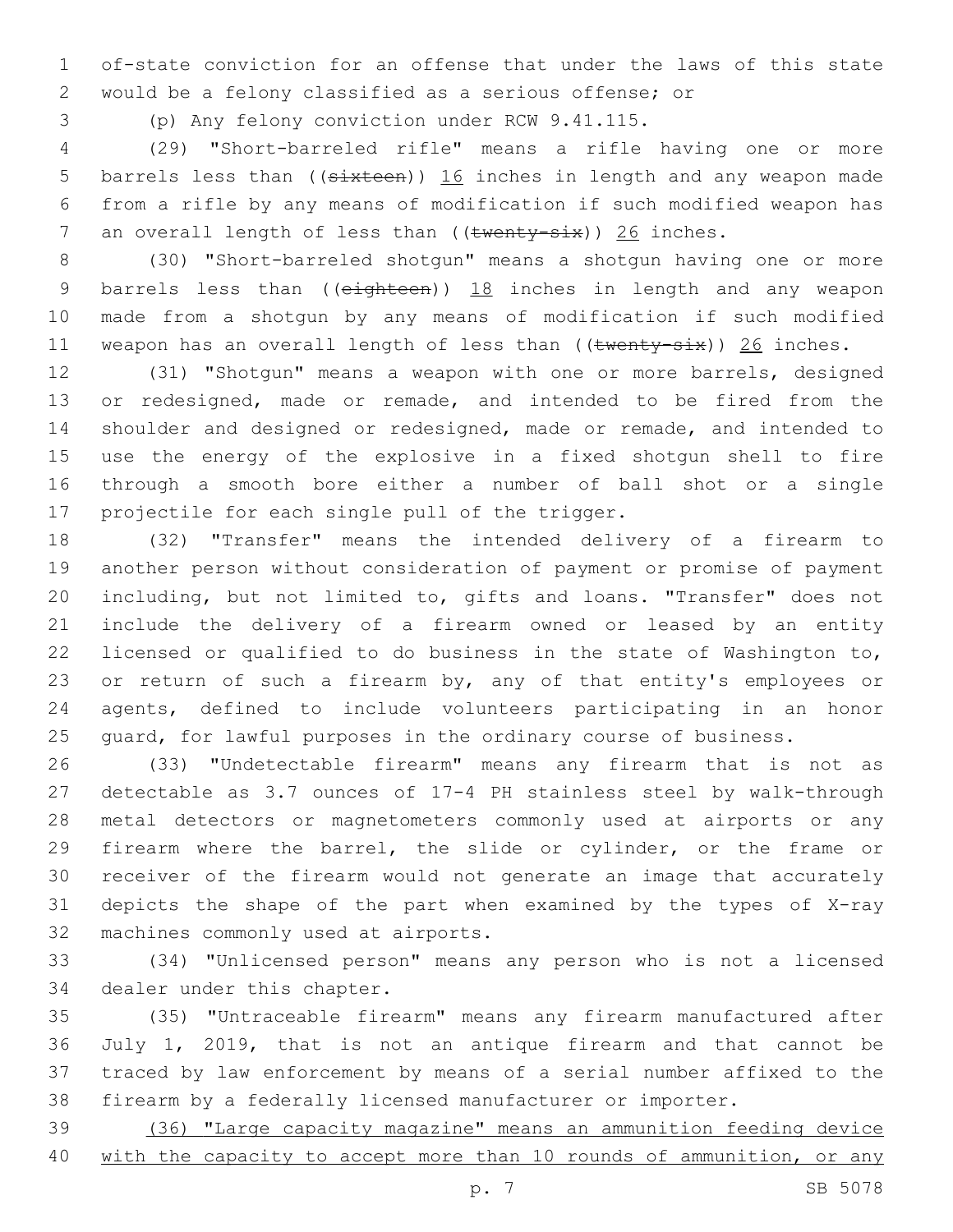| $\mathbf{1}$ | conversion kit, part, or combination of parts, from which such a      |
|--------------|-----------------------------------------------------------------------|
| 2            | device can be assembled if those parts are in possession of or under  |
| 3            | the control of the same person, but shall not be construed to include |
| 4            | any of the following:                                                 |
| 5            | An ammunition feeding device that has been permanently<br>(a)         |
| 6            | altered so that it cannot accommodate more than 10 rounds of          |
| 7            | ammunition;                                                           |
| 8            | (b) A 22 caliber tube ammunition feeding device; or                   |
| 9            | A tubular magazine that is contained in a lever-action<br>(C)         |

firearm.

 NEW SECTION. **Sec. 3.** A new section is added to chapter 9.41 RCW 12 to read as follows:

 (1) No person in this state may manufacture, possess, distribute, 14 import, transfer, sell, offer for sale, purchase, or otherwise transfer any large capacity magazine, except as authorized in this 16 section.

 (2) Subsection (1) of this section does not apply to any of the 18 following:

 (a) The possession of a large capacity magazine by a person who legally possessed the large capacity magazine before the effective date of this section or the possession of a large capacity magazine 22 by a person who, on or after the effective date of this section, acquires possession of the large capacity magazine by operation of law upon the death of a former owner who was in legal possession of the large capacity magazine, provided the person in possession of the large capacity magazine can establish such provenance. A person who legally possesses a large capacity magazine under this subsection is subject to the provisions of subsection (3) of this section;

29 (b) Any government officer, agent, or employee, or any government contractor hired to provide firearms training to law enforcement officers, while acting within the scope of official duties, if authorized to acquire or possess a large capacity magazine in 33 connection with official duties;

 (c) The manufacture, offer for sale, sale, importation, or transfer of a large capacity magazine by a licensed firearms manufacturer for the purposes of sale to any branch of the armed forces of the United States or the state of Washington, or to a law enforcement agency in this state for use by that agency or its 39 employees for law enforcement purposes;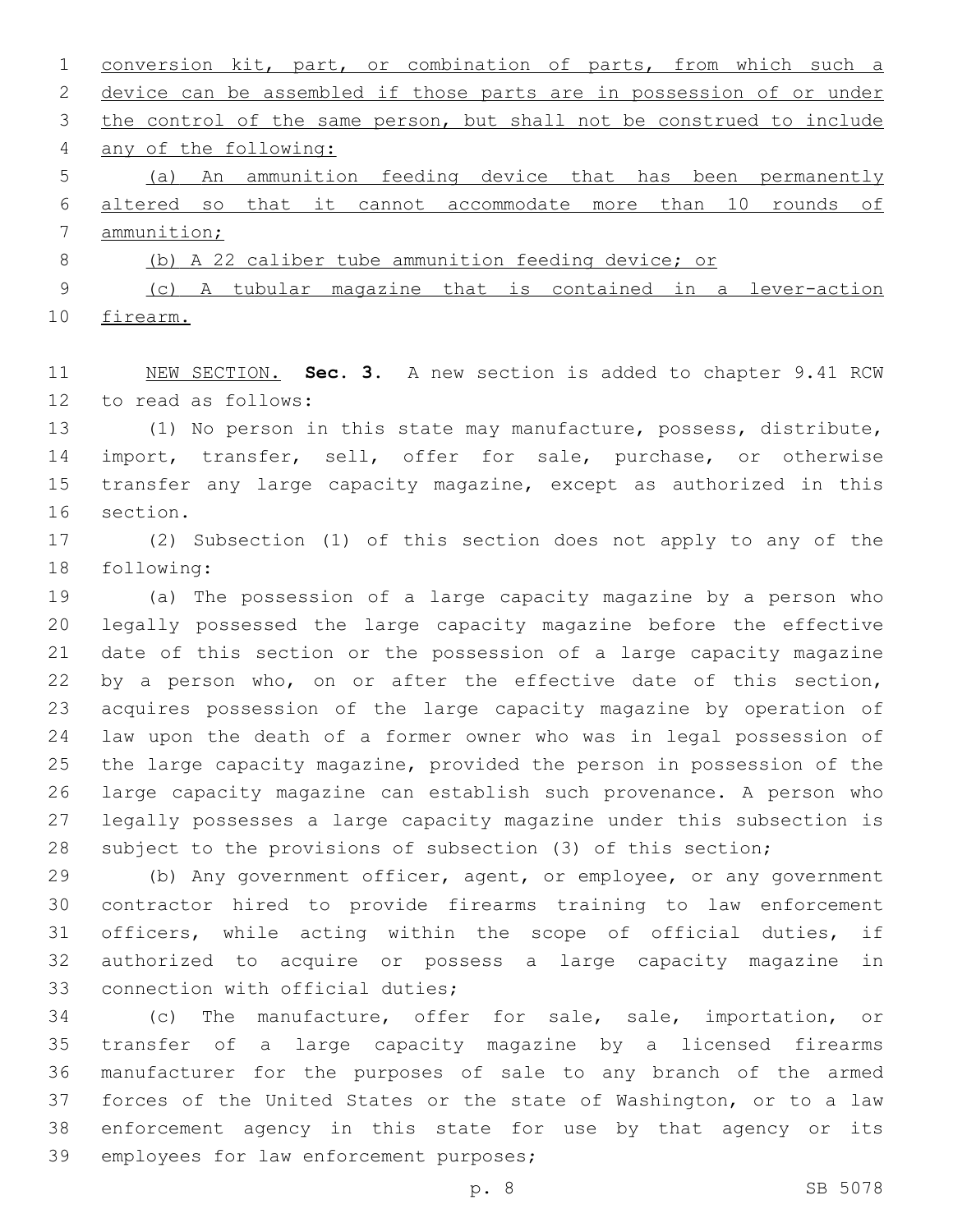(d) The possession, offer for sale, sale, importation, or transfer of a large capacity magazine by a dealer that is properly licensed under federal and state law for the purpose of sale to any branch of the armed forces of the United States or the state of Washington, or to a law enforcement agency in this state for use by that agency or its employees for law enforcement purposes;

 (e) The possession, offer for sale, sale, importation, or transfer of a large capacity magazine by a dealer that is properly licensed under federal and state law where the dealer acquires the large capacity magazine from a person legally authorized to possess or transfer the large capacity magazine for the purpose of selling or transferring the large capacity magazine to a person who does not 13 reside in this state;

 (f) The transfer to, and possession of, a legally possessed large capacity magazine by a federally licensed gunsmith for the purposes 16 of service or repair, and the return of the large capacity magazine 17 to the lawful owner;

 (g) Law enforcement officers of this or another state, or state 19 or local corrections officers, while acting within the scope of official duties, including authorized possession while not on duty, if authorized to acquire or possess a large capacity magazine in 22 connection with official duties;

 (h) The possession of a large capacity magazine by law enforcement officers retired from service or for physical disabilities, when the large capacity magazine in question was 26 acquired as part of the officer's separation from service;

 (i) Members of the armed forces of the United States or the state of Washington, or of the national guard or military reserves, while acting within the scope of official duties, if authorized to acquire or possess a large capacity magazine in connection with official 31 duties;

 (j) Any persons while otherwise lawfully engaged in shooting at a duly licensed, lawfully operated shooting range; or

 (k) The possession or transfer of a large capacity magazine for the purpose of permanently relinquishing it to a law enforcement agency in this state. A large capacity magazine relinquished to a law enforcement agency under this subsection must be destroyed.

 (3) A person who lawfully possesses a large capacity magazine under subsection (2)(a) of this section must comply with the following:40